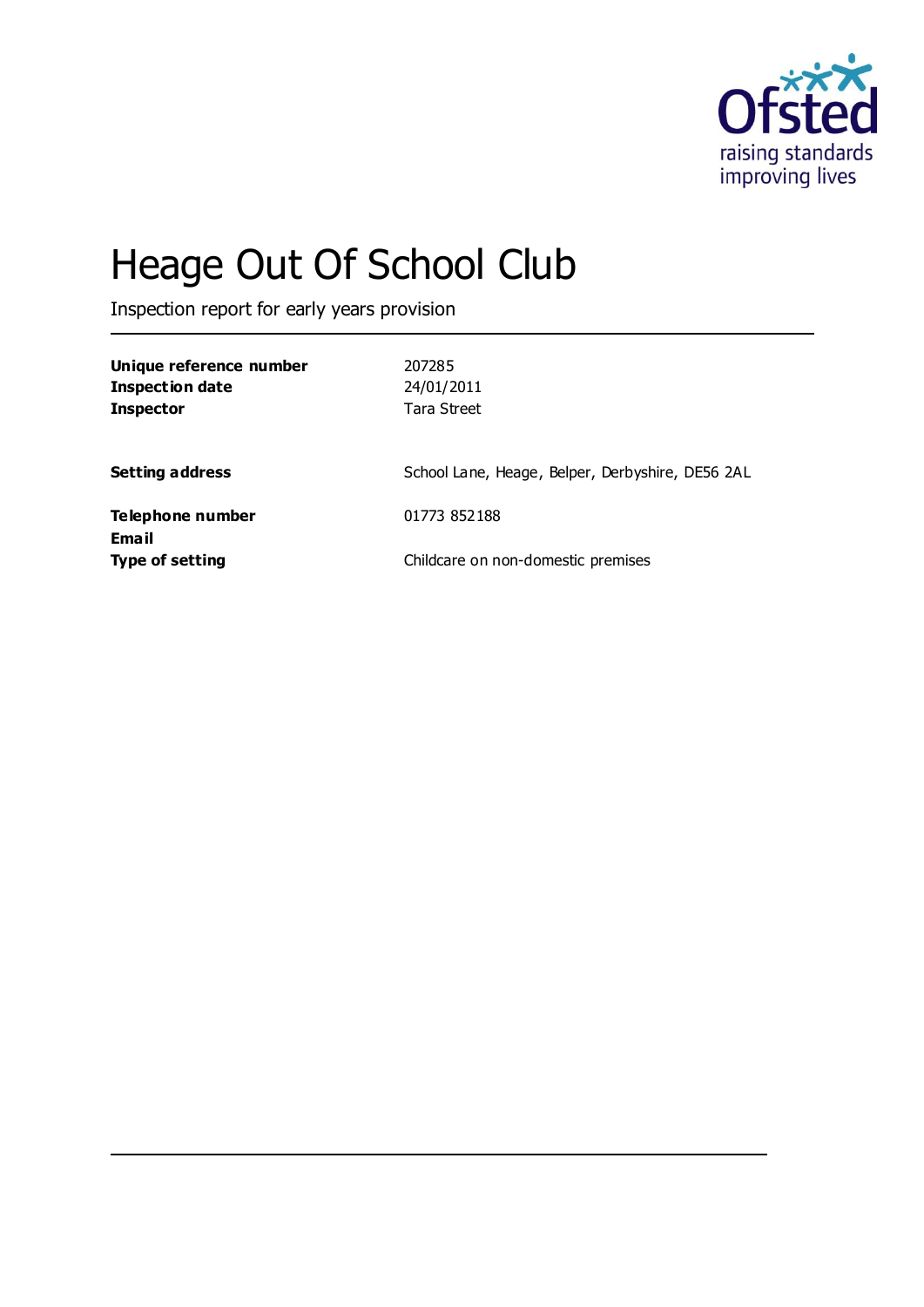The Office for Standards in Education, Children's Services and Skills (Ofsted) regulates and inspects to achieve excellence in the care of children and young people, and in education and skills for learners of all ages. It regulates and inspects childcare and children's social care, and inspects the Children and Family Court Advisory Support Service (Cafcass), schools, colleges, initial teacher training, work-based learning and skills training, adult and community learning, and education and training in prisons and other secure establishments. It assesses council children's services, and inspects services for looked after children, safeguarding and child protection.

If you would like a copy of this document in a different format, such as large print or Braille, please telephone 0300 123 1231, or email enquiries@ofsted.gov.uk.

You may copy all or parts of this document for non-commercial educational purposes, as long as you give details of the source and date of publication and do not alter the information in any way.

T: 0300 123 1231 Textphone: 0161 618 8524 E: enquiries@ofsted.gov.uk W: [www.ofsted.gov.uk](http://www.ofsted.gov.uk/)

© Crown copyright 2011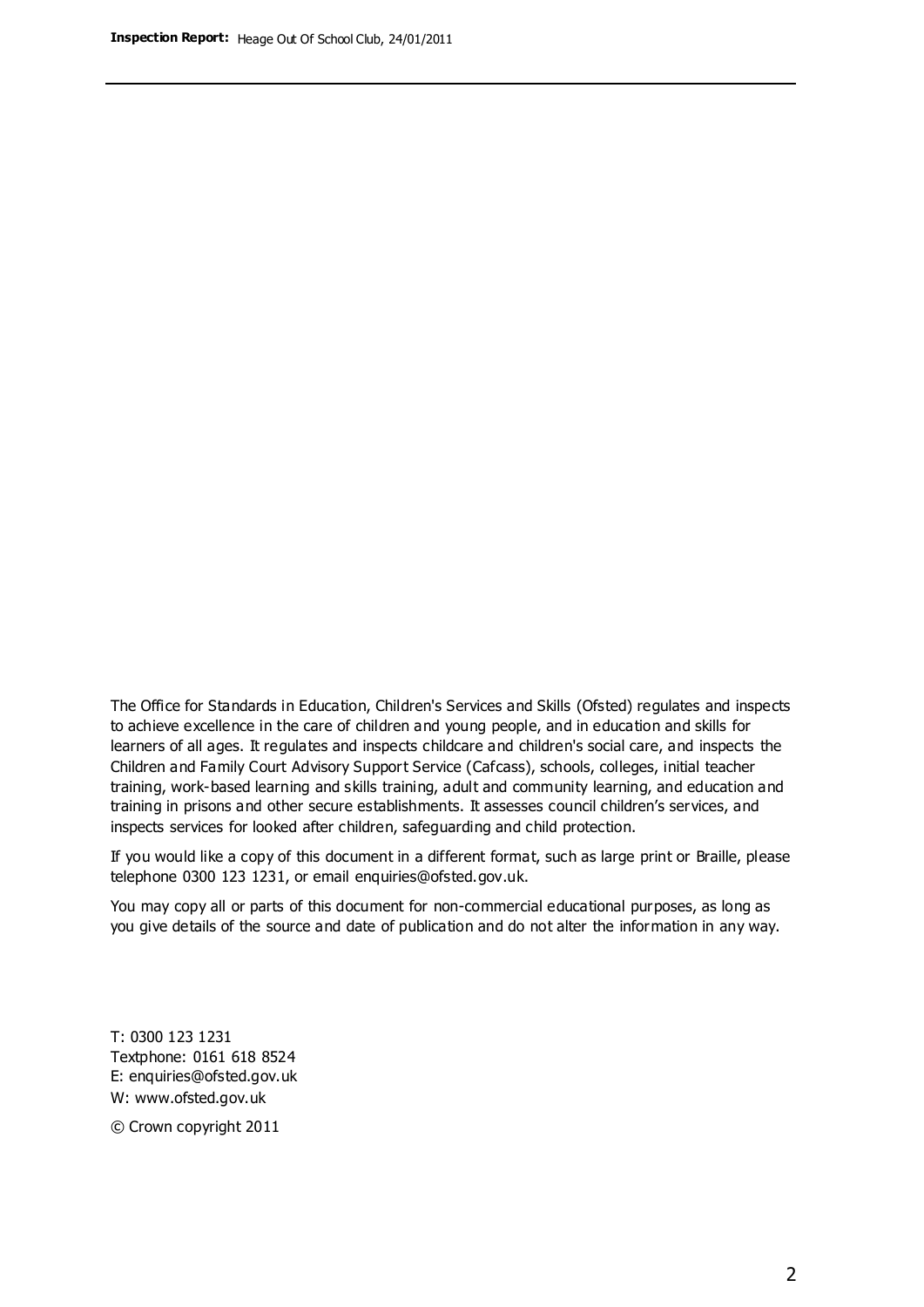## **Introduction**

This inspection was carried out by Ofsted under Sections 49 and 50 of the Childcare Act 2006 on the quality and standards of the registered early years provision. 'Early years provision' refers to provision regulated by Ofsted for children from birth to 31 August following their fifth birthday (the early years age group). The registered person must ensure that this provision complies with the statutory framework for children's learning, development and welfare, known as the *Early* Years Foundation Stage.

The provider must provide a copy of this report to all parents with children at the setting where reasonably practicable. The provider must provide a copy of the report to any other person who asks for one, but may charge a fee for this service (The Childcare (Inspection) Regulations 2008 regulations 9 and 10).

Children only attend this setting before and/or after the school day and/or during the school holidays. The judgements in this report reflect the quality of early years provision offered to children during those periods.

The setting also makes provision for children older than the early years age group which is registered on the voluntary and/or compulsory part(s) of the Childcare Register. This report does not include an evaluation of that provision, but a comment about compliance with the requirements of the Childcare Register is included in Annex B.

Please see our website for more information about each childcare provider. We publish inspection reports, conditions of registration and details of complaints we receive where we or the provider take action to meet the requirements of registration.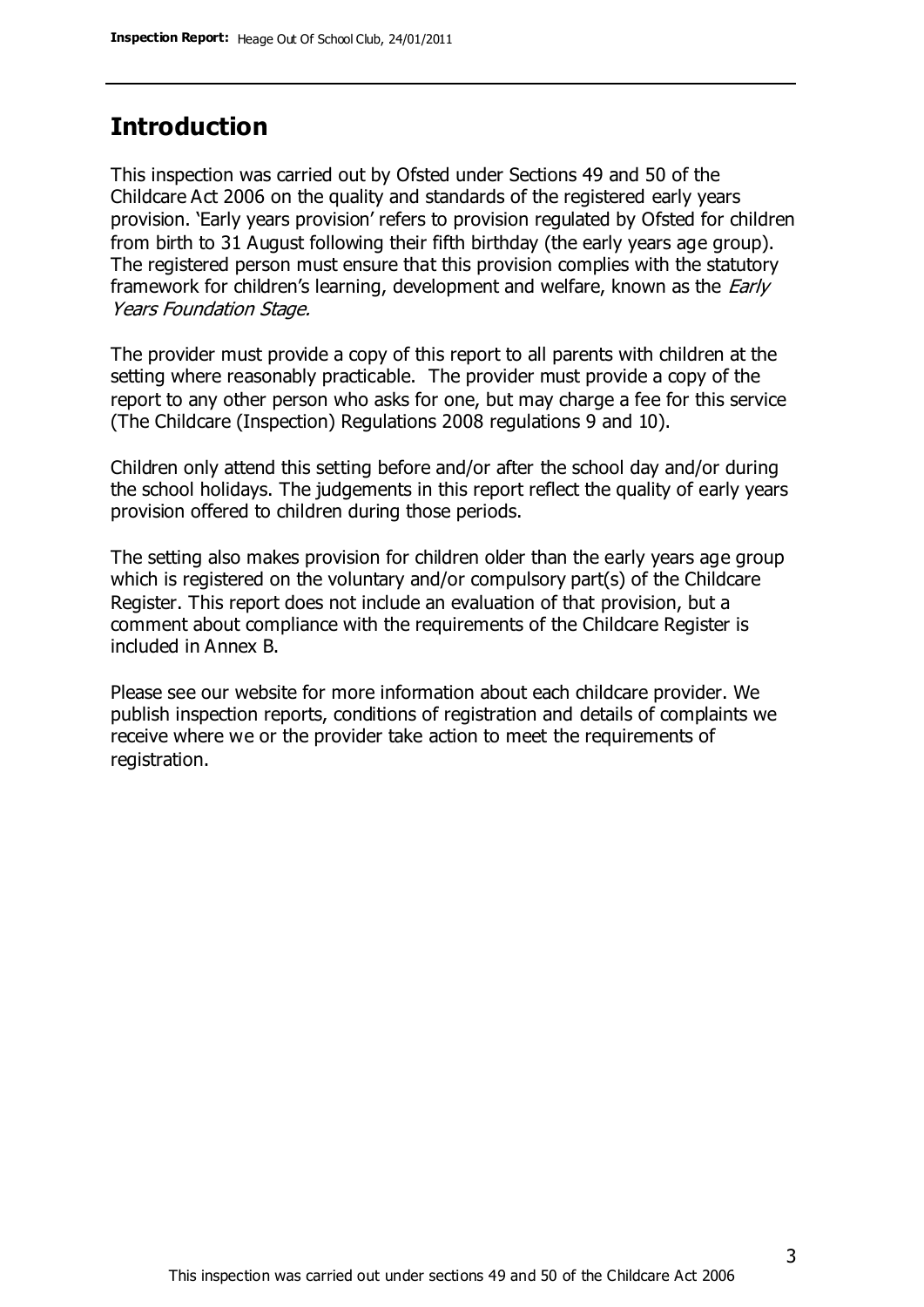# **Description of the setting**

Heage Out Of School Club is privately owned and managed. It was registered in 2000 and operates from the school hall of Heage Primary School in Belper, Derbyshire. Children have access to secure enclosed outdoor play areas, including an orchard, school fields and a small woodland area. A maximum of 32 children aged under eight years may attend the club at any one time, with no more than 24 in the early years age group. The club currently takes children from three years of age and also offers care to children aged eight years to 16 years. The club is open Monday to Friday from 7.45am to 9am and from 3pm to 6pm during term time and from 8am to 6pm during school holidays.

There are currently 93 children on roll. Of these 32 are under eight years and of these 11 are within the early years age group. The club supports children with special educational needs and/or disabilities. It is registered by Ofsted on the Early Years Register and the compulsory and voluntary parts of the Childcare Register.

There are six members of staff, who work directly with the children. Of these, two hold a qualification in early years at level 4, one of whom is currently working towards an Early Years Foundation Degree and two hold an appropriate playwork qualification at level 3. The club receives support from the local authority.

## **The overall effectiveness of the early years provision**

Overall the quality of the provision is good.

Children thoroughly enjoy their time in the club and develop positive relationships with one another. They are fully included in a wide range of interesting activities. Children are well cared for in a welcoming and inclusive environment and staff promote most aspects of children's welfare and learning successfully. Partnerships with parents and carers, other early years professionals and the host school are good and information is shared effectively. Staff accurately identify the club's strengths and areas for improvement and there is good commitment to continuous improvement.

# **What steps need to be taken to improve provision further?**

To meet the specific requirements of the EYFS, the registered person must:

ensure all records are easily accessible and available for inspection by Ofsted with regards to the information used to make decisions of staff suitability. (Documentation) 05/02/2011

To further improve the early years provision the registered person should: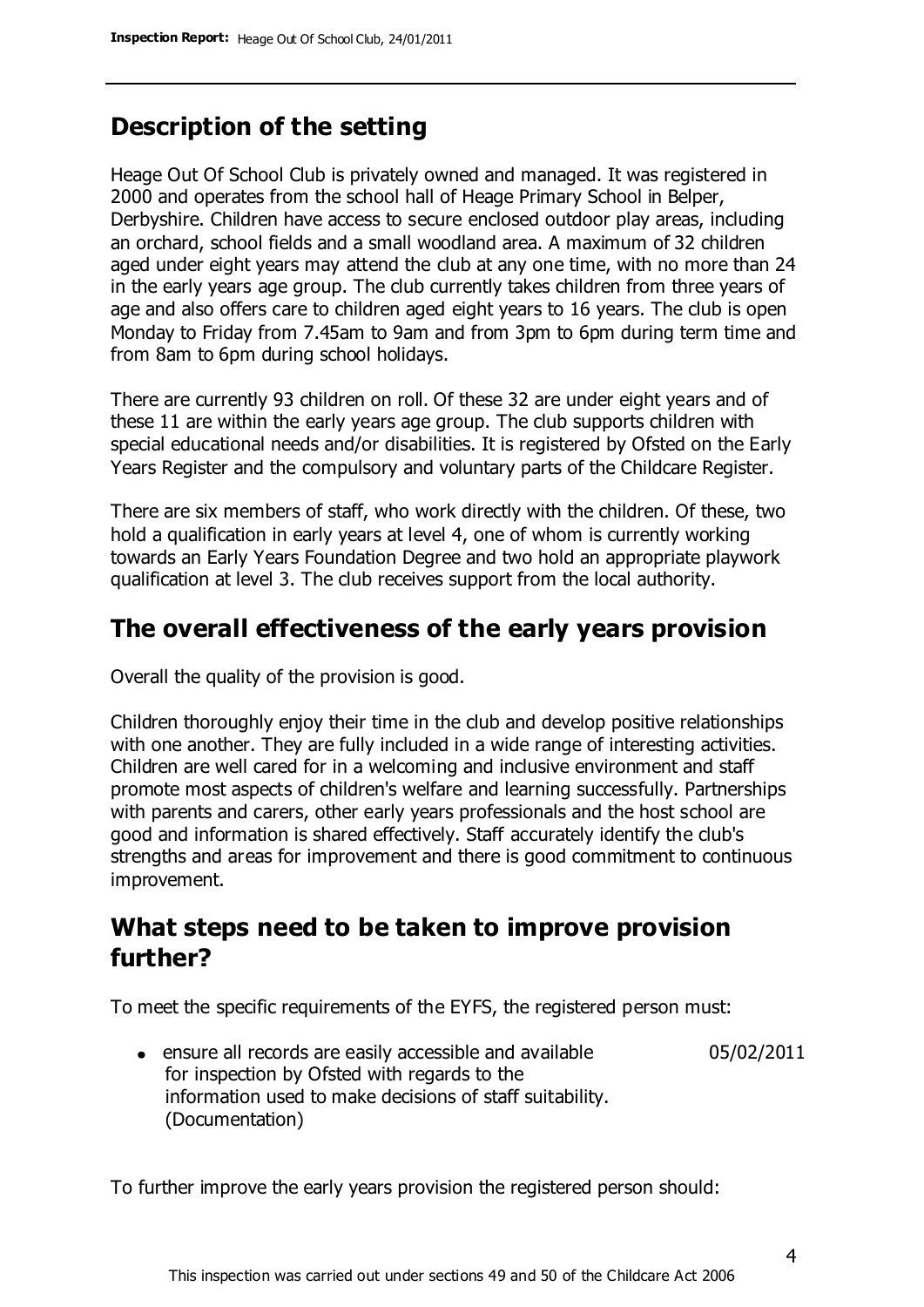- review procedures to ensure regular evacuation drills are carried out and that a record is maintained of any problems encountered and how they were resolved
- review routines to ensure opportunities for children to develop their selfreliance and independence skills are consistently provided.

# **The effectiveness of leadership and management of the early years provision**

Staff have a good understanding of safeguarding issues. Clear policies and procedures are fully implemented in order to ensure children are safeguarded from harm and neglect. Staff have a good knowledge of their role in child protection and are aware of what action they are required to take if they have any concerns. Most records required for the safe and efficient management of the provision are well maintained. However, regular evacuation drills are not carried out and details of any problems encountered and how they were resolved are not thoroughly recorded. There is a clear staff recruitment policy in place, which ensures all staff who are employed are vetted for their suitability and undergo a sound induction process. However, at the time of inspection records of some of the information used to assess staff suitability, such as references, interview records and full employment history were unavailable. This is a breach of a specific legal requirement. The stimulating and safe indoor and outdoor environments are well maintained. Staff are deployed effectively to ensure children are fully supervised at all times. Children use a wide range of toys and equipment which are safe and suitable. Risk assessments are carried out regularly and staff carry out daily safety checks at the beginning and end of the session to ensure that the environment is suitable.

Partnerships with parents and carers and the schools it serves are good. Parents and carers receive regular information through discussions, newsletters and an informative display board. They feel staff are friendly, caring and approachable. The relationship with the host school is good and the club benefits from the use of its facilities, including the outdoor environments. In addition, strong links have been established with other early years professionals to ensure children's needs are planned for. As a result, the individual needs of children are taken into account when organising routines, so that they are fully included.

The club's self-evaluation gives the owner and manager a good understanding of its strengths and areas for development. This ensures that improvements have a real impact on the experiences of those involved in the club. The manager and staff value the views of children and parents and take these into consideration when identifying priorities for planning. The recommendation made at the last inspection has been fully implemented and staff demonstrate a good capacity to improve in the future through strong teamwork. Staff have a good relationship with the children and sensitively support those with special educational needs and/or disabilities. They actively promote equality and diversity and ensure children are fully integrated.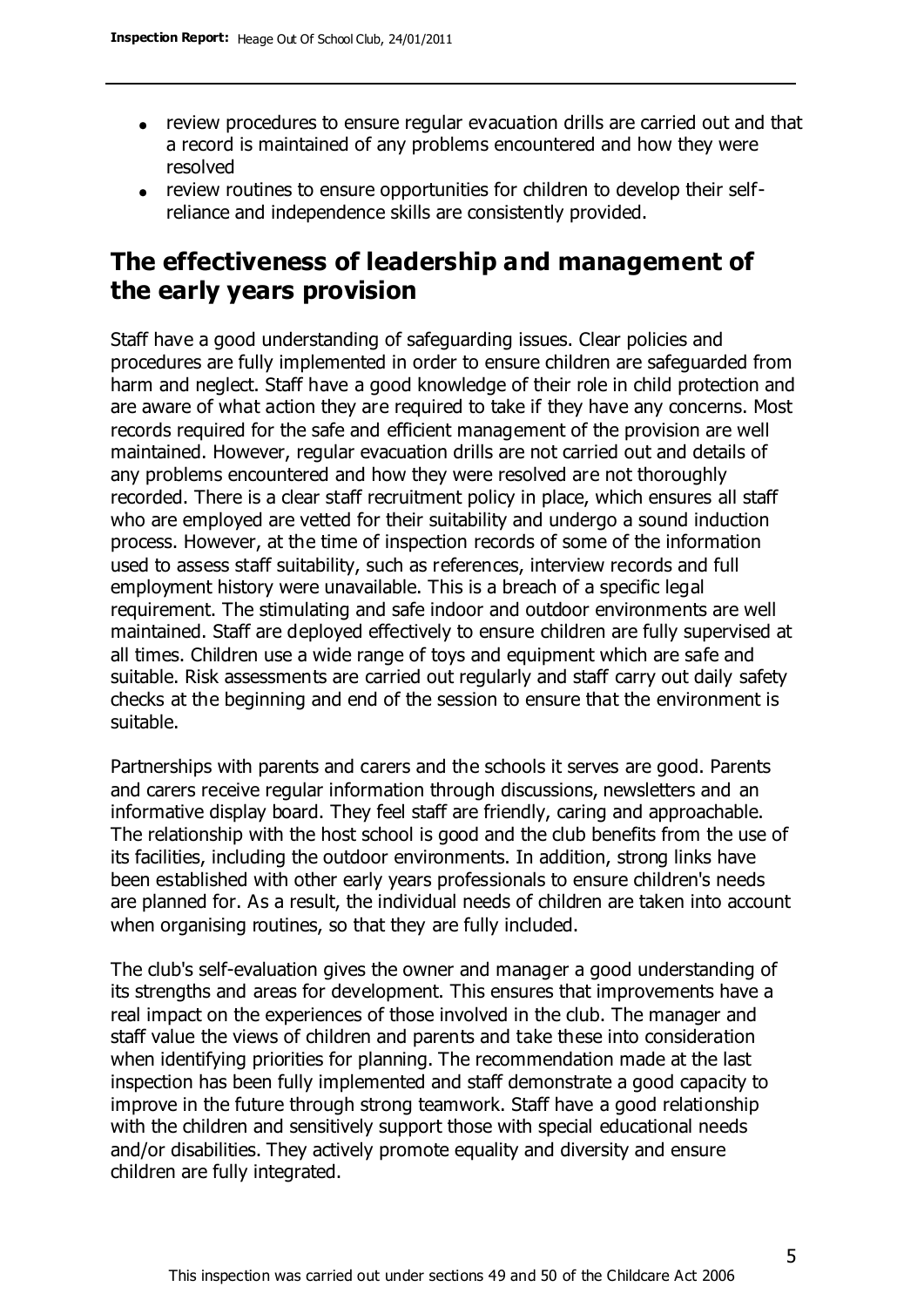# **The quality and standards of the early years provision and outcomes for children**

The club provides an enjoyable, busy and secure environment for children before and after the school day. There is well-organised indoor and outdoor play. Children enjoy a stimulating environment in which their art and craftwork is valued and displayed for all to see. Staff value their views and incorporate these in their planning and choice of activities. Children have good relationships with staff and each other. They are motivated by a wide range of interesting activities and experiences. For example, children eagerly participate in games of table tennis and large interactive problem solving games. They design and build models with construction materials and experiment with chalks and collage materials when making spaceships and alien creatures. Children use language well to communicate, initiate conversations, describe what they are doing and organise their play. They behave well because staff are good role models with clear expectations. They learn to take turns, share play resources and show respect for others. Staff help children develop a positive attitude towards people's differences by providing a good range of resources that reflect diversity and by setting a good example of how to respect everyone.

Children are gaining a good understanding of keeping healthy and safe. They enjoy a healthy snack menu, such as cereals, toast, crackers, soup and fresh fruit and vegetables. Children are developing their independence through tasks such as choosing toys and equipment for themselves. However, some opportunities for children to develop their self-reliance and independence skills during snack routines are not consistently provided. Children learn the importance of exercise and enjoy participating in group games, such as football and hockey and enjoy throwing, catching and skipping activities. They feel safe and secure because staff work hard to ensure a safe environment and teach them how to use equipment safely.

Children respond well to the good care and support given by staff. They enjoy playing with board games, being creative when painting, sketching and drawing and investigating dough materials. Children's information and communication technology skills are promoted well as they experience regular opportunities to access a laptop, games console, walkie-talkies and a range of battery operated and programmable toys. They eagerly participate in special events, such as sports day, food tasting days and quiz sessions. Talent shows are a popular event and many children are confident enough to stand up and sing, dance, play instruments or tell jokes. Overall, all children make good progress, enjoy themselves and are wellprepared for life outside the school day and for future learning experiences.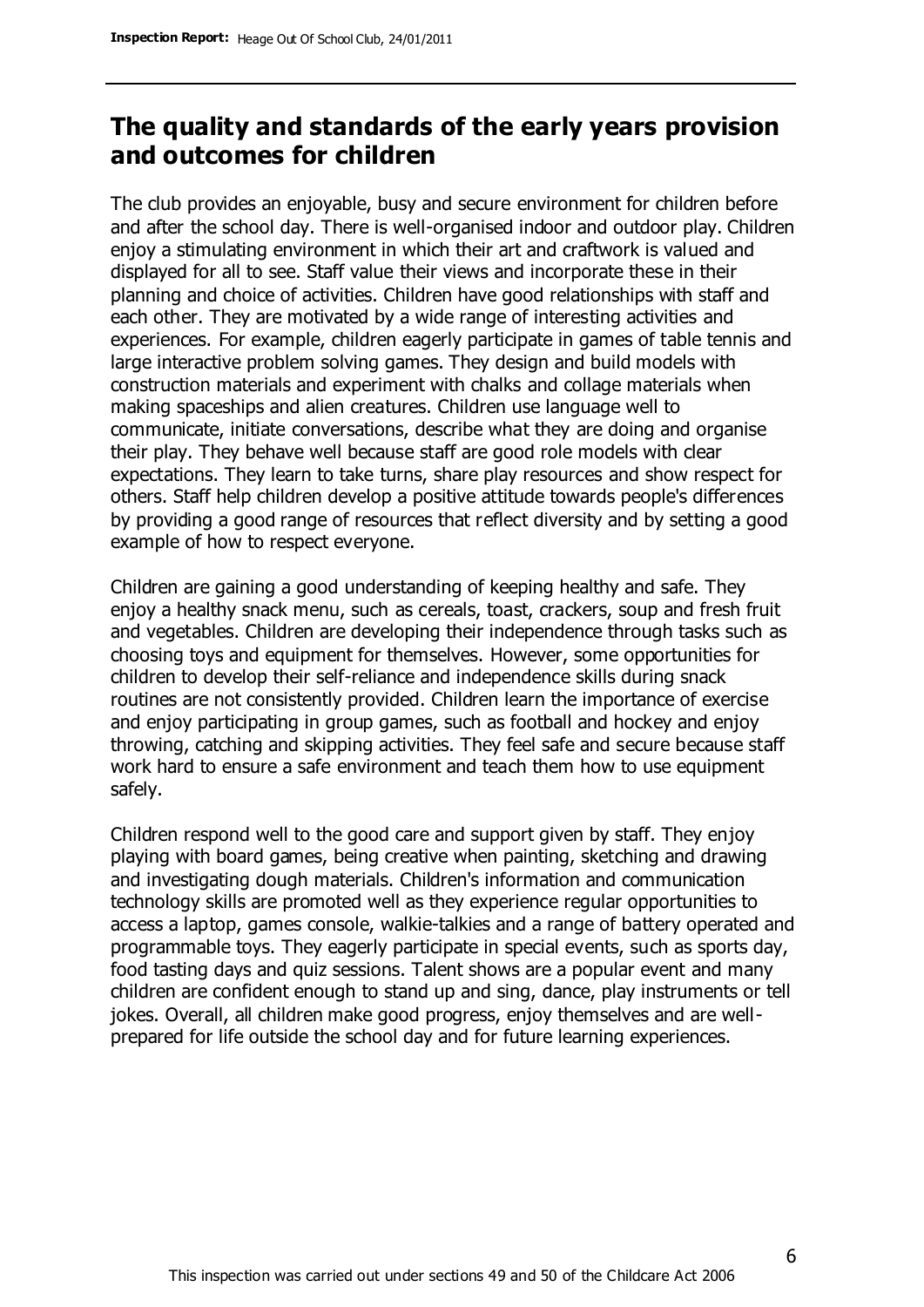# **Annex A: record of inspection judgements**

#### **The key inspection judgements and what they mean**

Grade 1 is Outstanding: this aspect of the provision is of exceptionally high quality Grade 2 is Good: this aspect of the provision is strong Grade 3 is Satisfactory: this aspect of the provision is sound Grade 4 is Inadequate: this aspect of the provision is not good enough

## **The overall effectiveness of the early years provision**

| How well does the setting meet the needs of the<br>children in the Early Years Foundation Stage? |  |
|--------------------------------------------------------------------------------------------------|--|
| The capacity of the provision to maintain continuous                                             |  |
| improvement                                                                                      |  |

### **The effectiveness of leadership and management of the early years provision**

| The effectiveness of leadership and management of the             |  |
|-------------------------------------------------------------------|--|
| <b>Early Years Foundation Stage</b>                               |  |
| The effectiveness of leadership and management in embedding       |  |
| ambition and driving improvement                                  |  |
| The effectiveness with which the setting deploys resources        |  |
| The effectiveness with which the setting promotes equality and    |  |
| diversity                                                         |  |
| The effectiveness of safeguarding                                 |  |
| The effectiveness of the setting's self-evaluation, including the |  |
| steps taken to promote improvement                                |  |
| The effectiveness of partnerships                                 |  |
| The effectiveness of the setting's engagement with parents and    |  |
| carers                                                            |  |

## **The quality of the provision in the Early Years Foundation Stage**

The quality of the provision in the Early Years Foundation Stage  $\vert$  2

## **Outcomes for children in the Early Years Foundation Stage**

| <b>Outcomes for children in the Early Years Foundation</b>    |  |
|---------------------------------------------------------------|--|
| <b>Stage</b>                                                  |  |
| The extent to which children achieve and enjoy their learning |  |
| The extent to which children feel safe                        |  |
| The extent to which children adopt healthy lifestyles         |  |
| The extent to which children make a positive contribution     |  |
| The extent to which children develop skills for the future    |  |

Any complaints about the inspection or report should be made following the procedures set out in the guidance available from Ofsted's website: www.ofsted.gov.uk